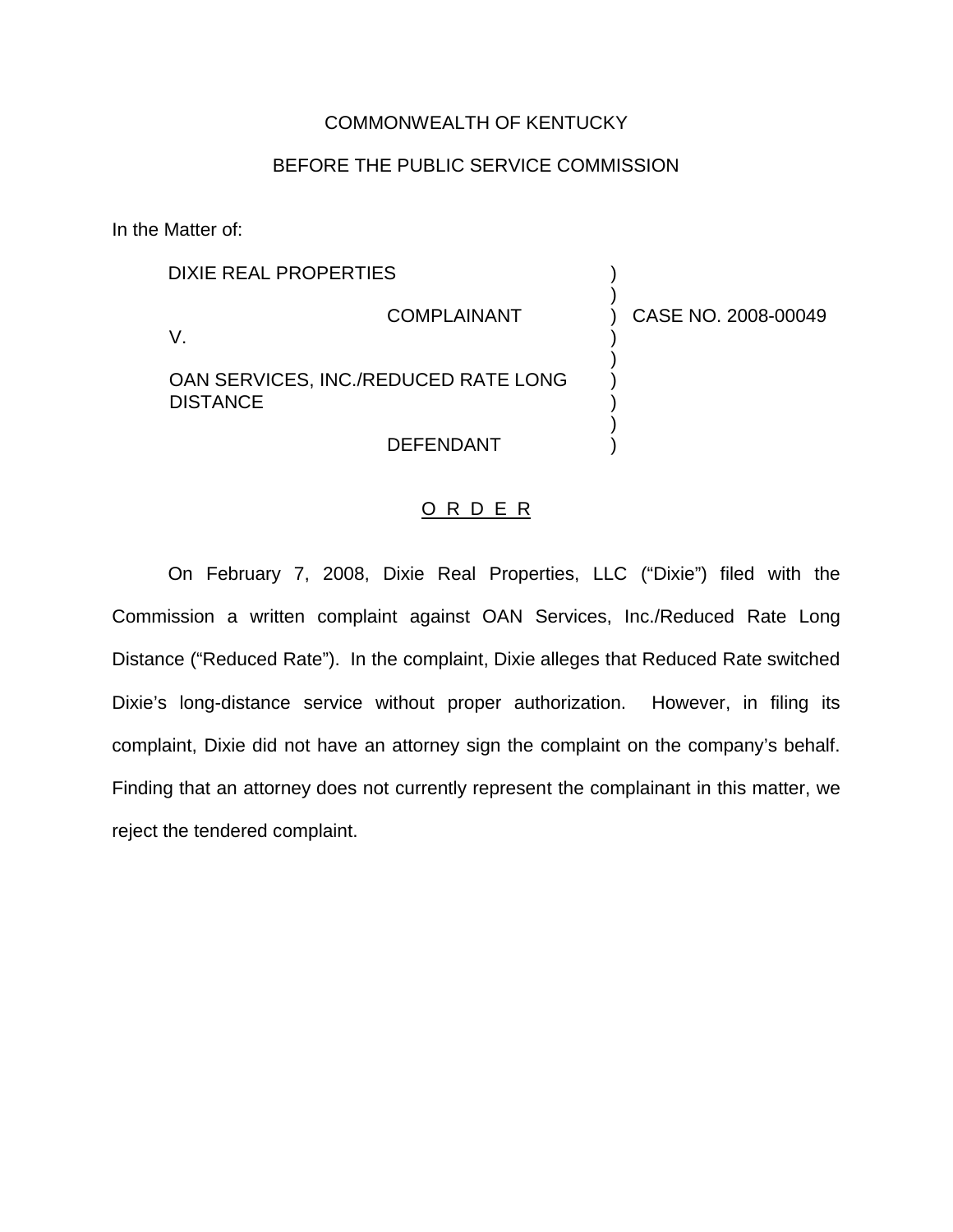Dixie Real Properties, LLC is a Kentucky limited liability company organized pursuant to KRS Chapter  $275<sup>1</sup>$  The complaint was signed by Libby R. Case. Ms. Case is not an attorney licensed to practice law in Kentucky. $2$ 

No person may engage in the practice of law in Kentucky without first obtaining a

license to practice. The practice of law is:

[A]ny service rendered involving legal knowledge or legal advice, whether of representation, counsel or advocacy in or out of court, rendered in respect to the rights, duties, obligations, liabilities, or business relations of one requiring the services.<sup>3</sup>

It includes the representation of a corporation before a state administrative agency.<sup>4</sup>

As to its own proceedings, this Commission has adopted a similar position and

has required that those representing the interests of others before us be licensed

attorneys. In a previous case, the Commission ordered that:

[A]ny attorney who is not licensed to practice in the State of Kentucky and who seeks to represent a client or employer

<sup>3</sup> Kentucky Supreme Court Rule 3.020.

 $1$  Based on information provided from the Kentucky Secretary of State. See <http://apps.sos.ky.gov/business/obdb/showentity.aspx?id=0461741&ct=06&cs=99999> (last visited on February 11, 2008).

 $2$  The directory of the Kentucky Bar Association does not list any licensed attorney with the name of "Libby R. Case" or "Elizabeth R. Case." The Commission presumes that "Libby" is a common short version of the proper name "Elizabeth." See <http://www.kybar.org/Default.aspx?tabid=26> (last visited February 11, 2008).

<sup>&</sup>lt;sup>4</sup> Kentucky State Bar Association v. Henry Vogt Machine Co., 416 S.W.2d 727 (Ky. 1967). While we find no authority regarding the representation of a limited liability company before an administrative agency, there is a large body of case law that holds that representation of a limited liability company constitutes the practice of law. See Winzer v. EHCA Dunwoody, LLC, 627 S.E.2d 426 (Ga. App. 2006); Gilley v. Shoffner, 345 F.Supp.2d 563 (M.D.N.C. 2004); Sharp v. Bivona, 304 F.Supp.2d 357 (E.D.N.Y. 2004); Kipp v. Royal & Sun Alliance, 209 F.Supp.2d 962 (E.D.Wisc. 2002).